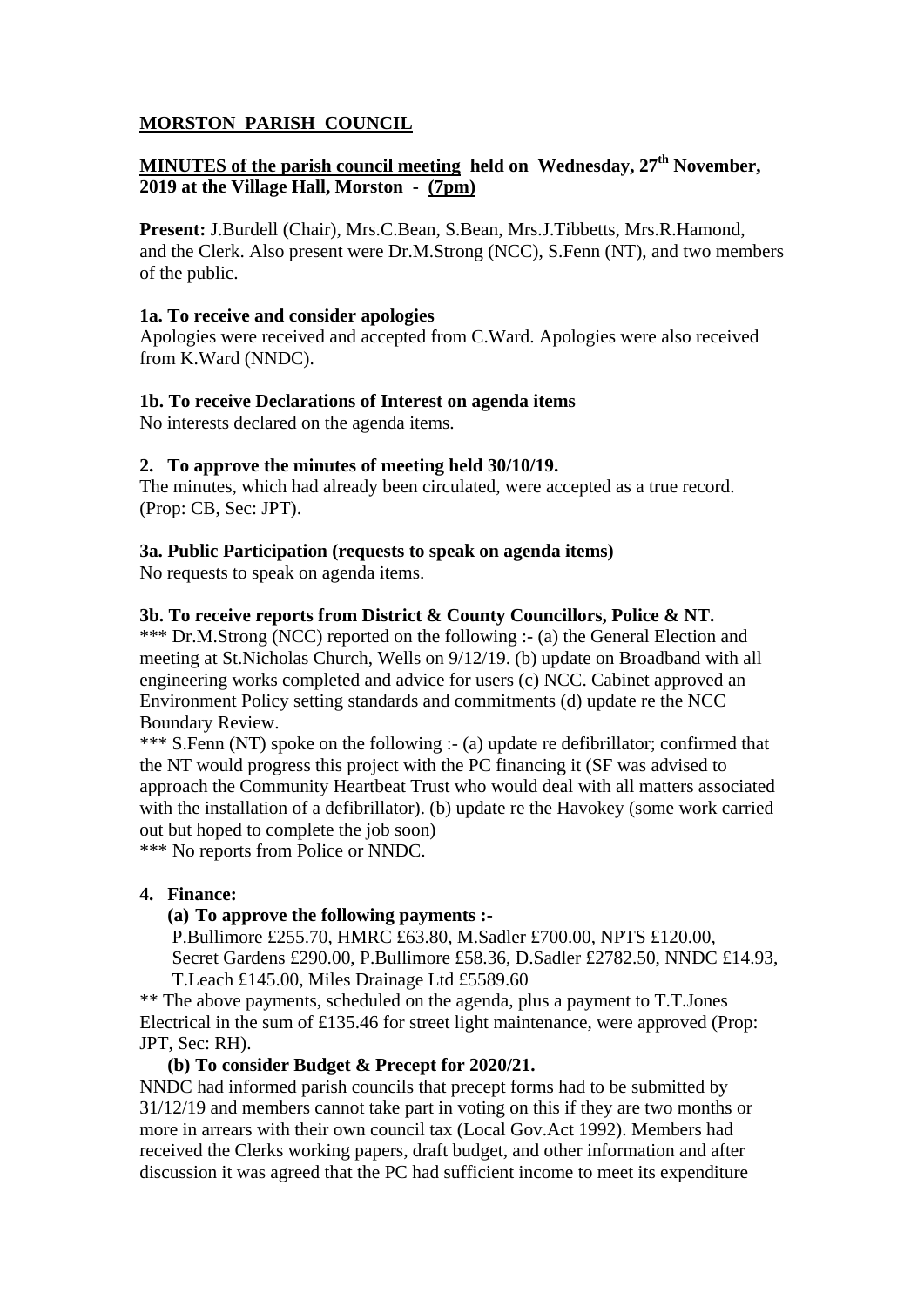demands and did not require a precept for 2020/21. (as previous year = NIL). (Prop: JPT, Sec: SB). The Chair and Clerk duly signed the precept form for NNDC.

**(c) To receive update re the purchase of new defibrillator on the quay.**  See NT update at 3(b).

## **5. Planning:**

**(a) To note decisions & information received from NNDC since last meeting.**  Nothing received.

**(b) To consider planning applications received since agenda was printed**  None received.

**(c) To consider email from NALC re "Digging up Norfolk"; windfarm cables**  Members had received information regarding some parish councils concerns re laying cables over many years through rural N.Norfolk. It was agreed to support the petition asking the government to consider an offshore ring main which would service all future offshore windfarms and stop "Digging up Norfolk" (Prop: JB, Sec: CB).

**(d) PF/19/1716; Alterations & extn at Morston Barn, The Street.**  Members agreed to support this application (Prop: RH, Sec: JPT).

#### **6. Highways and Footpath Matters:**

## **(a) To receive update re maintenance of the pond.**

No further action would be taken by the contractor until the water level drops and it was agreed to remove this item from the agenda until April, 2020.

**(b) To note/consider NCC Highways Partnership Scheme 2020/21.**  No ideas for an application, and the matter would now be removed from the agenda as the deadline for submissions to NCC had past.

#### **7. Meetings & Conferences (announcements & reports)**

A meeting re Ambulance response times was to be on 23/1/20 (CW to attend). JB and RH gave a brief report on their training with NPTS which was beneficial.

#### **8. Caravan Site and Village Hall:**

## **(a) To receive update re purchasing new chairs for the village hall**

JPT reported that although the chairs at Letheringsett Village Hall were very nice, and met the criteria for the new chairs, they were very expensive (approx £40 each). JPT would keep looking and select firms, and their examples, from their websites, for members consideration.

## **(b) To receive update re the replacement of west hedge.**

Job completed satisfactorily and would now be removed from the agenda.

## **(c) To consider purchasing a larger urn for the kitchen (JPT)**

Members agreed that JPT could go ahead and purchase a new urn (cost =  $\text{\textsterling}70 - \text{\textsterling}120$ )

#### **9. To receive report re the Morston Regatta. (2020) (CW).**

CW had sent an email with apologies and had nothing to report re the regatta.

## **10. To receive update re Better Broadband for the village**

This had been discussed during Dr.Strong's report (3b). The new cabinet is live and parishioners will have to deal with their ISPs to get the best fibre enabled speeds.

## **11. To further consider NCC Boundary Divisions Review.**

It was agreed to carry this forward to the next meeting.